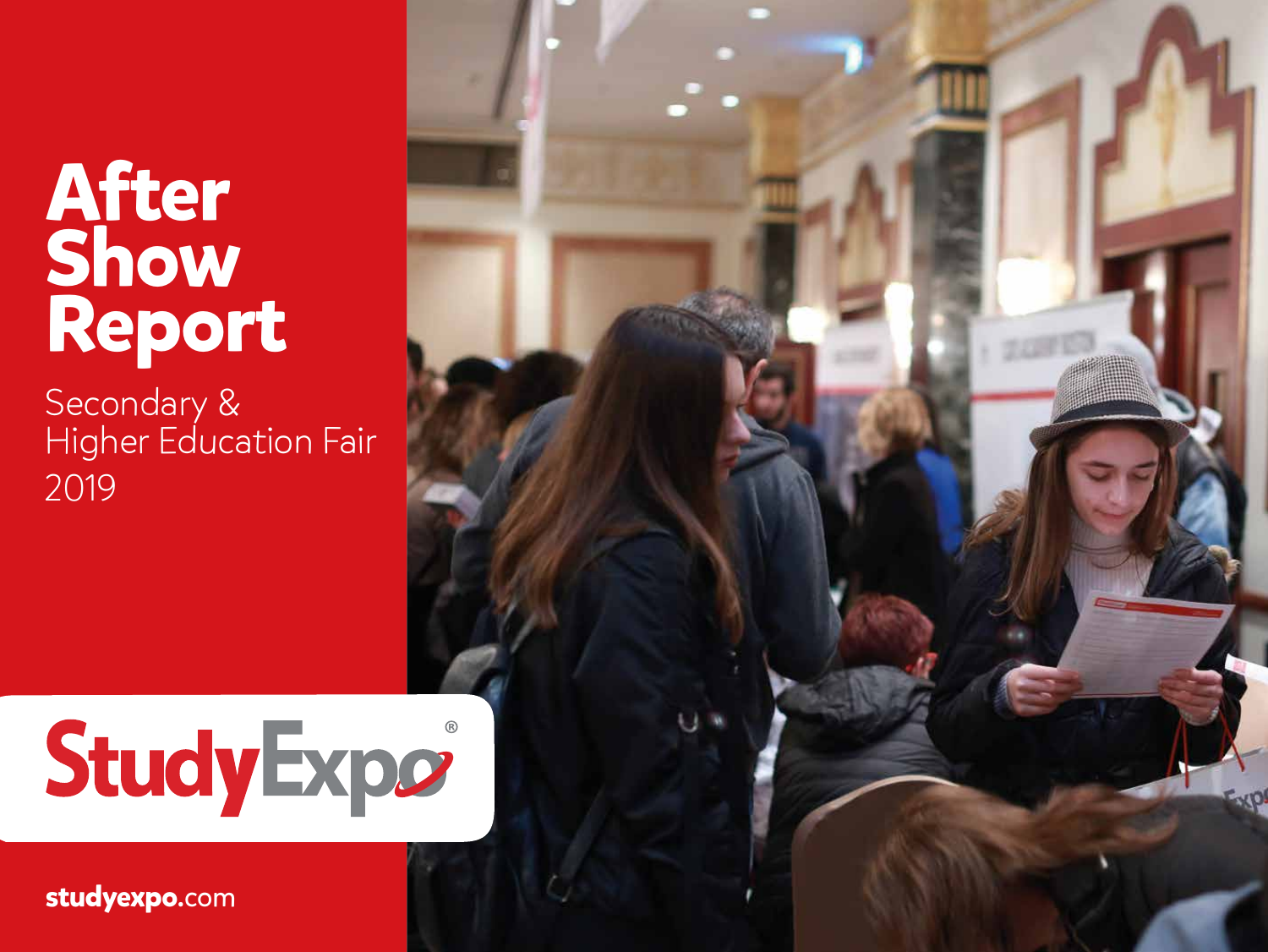### **Factsheet**



#### **StudyExpo** hosted 6 events within the Fall 2019 **Secondary & Higher Education Fair**

Unlike other fairs taking place in the study abroad industry, StudyExpo focused only on secondary and high schools for its series of events in the fall of 2019. A total of 56 exhibitors from around the world have participated in StudyExpo.



Number of Visitors for Each Fair Day



**IZMIR**



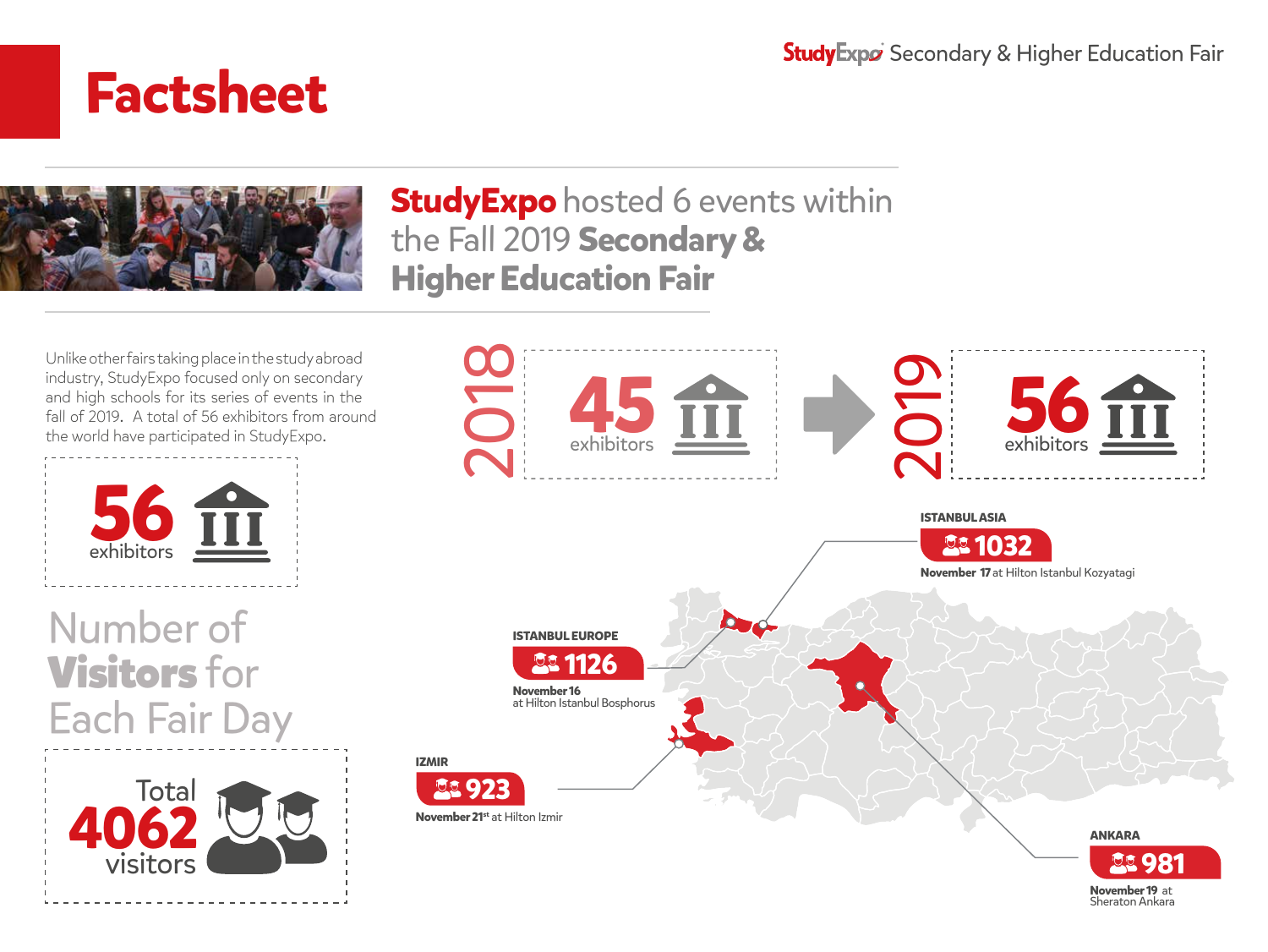# **Marketing Activities**





Numerous forms of mass communication



SMS messages to students



Emailing to student and school databases

- Collaboration with student associations from **Istanbul, Ankara and Izmir** universities
- Websites in Turkish and in English detailing fair schedule, locations and other important information regarding the fair
- Our sponsors have announced and advertised our fairs on their social media accounts. Our sponsors also sent SMS text messages to their databases, announcing our fairs.
- Ads on many leading internet portals, including hurriyet.com, milliyet.com etc.
- Text and visual based ads with **Google Adwords**
- Performance marketing on online ad networks
- **Banners on the websites of 4 organising agencies, emails and text messages to the addresses and numbers in their databases**



Poster placement in private middle schools, high schools and Anatolian high schools **450** 

 $\boldsymbol{\Theta}$   $\boldsymbol{\Theta}$   $\boldsymbol{\Theta}$   $\boldsymbol{\Theta}$ 

Ads on

Social Media

Social media posts of the 4 organising agencies and other institutions that support the fair



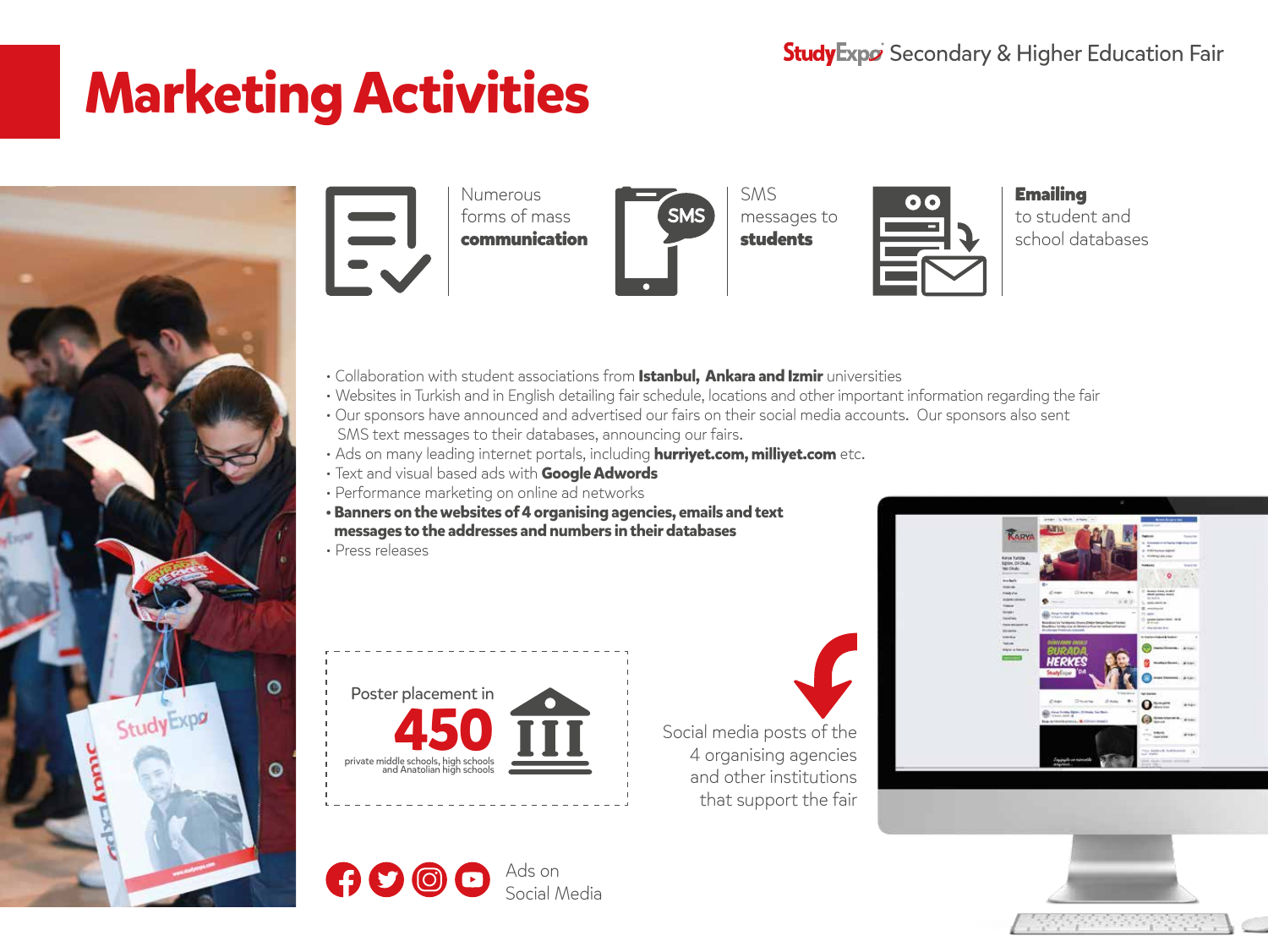# **Fair Set-Up**

We have received artworks for the banner designs from exhibitors. They were printed and applied on an area of **200x200cm.** These banners were used on each fair at Istanbul, Ankara and Izmir.

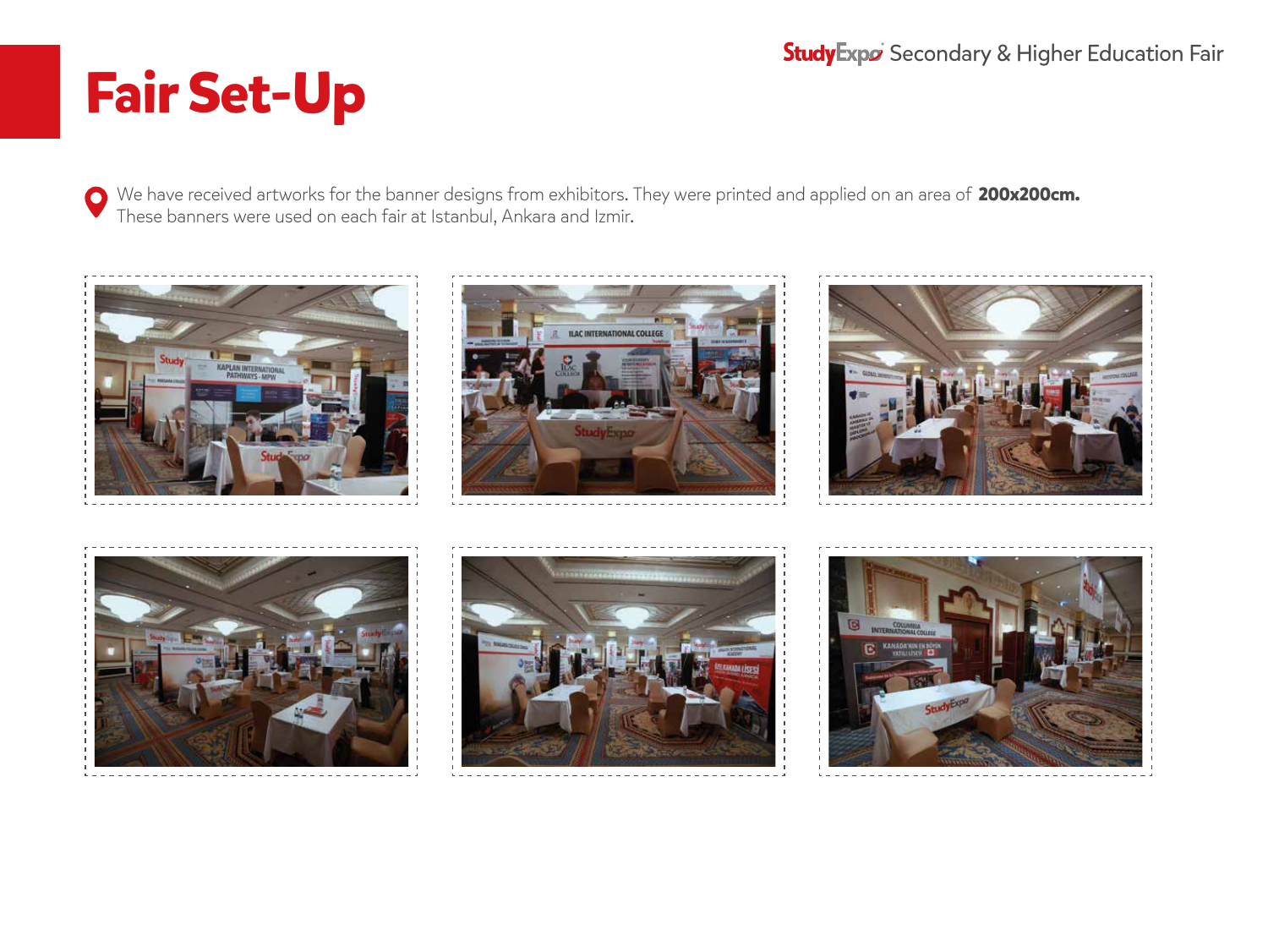

#### **Exhibitors who attended StudyExpo Secondary & Higher Education Fair 2019**

- 1. Academy of Art University /Centre for Entertainment Arts
- 2. ACS Cobham International School
- 3. Asia Pacific University of Technology & Innovation (APU)
- 4. Berlin School of Business and Innovation
- 5. Blyth Academy High School (Grades 9-12)
- 6. British Council IELTS
- 7. Campus France
- 8. Canadian College
- 9. CATS Academy Boston
- 10. CATS College UK Cambridge School of Visual & Performing Arts
- 11. Cornerstone International Community College of Canada
- 12. DAAD
- 13. David Game College Group Kensington Academy of English
- 14. Dublin Business School
- 15. Education in Ireland
- 16. EC Canadian University Pathways
- 17. ELS Educational Services
- 18. EU Business School
- 19. Foothill + De Anza Colleges
- 20. Geneva Business School
- 21. Georgian College of Applied Arts & Technology
- 22. Glion Les Roches Ducasse
- 23. Global School for Entrepreneurship
- 24. GLOBEDUCATE
- 25. Green River College
- 26. Greystone College
- 27. Husson University
- 28. ICES USA
- 29. ILAC International College
- 30. INTO University Partnerships
- 31. JAMK University of Applied Sciences
- 32. Lambton College
- 33. Londonist DMC
- 34. Moreton Hall School and Summer Camp
- 35. Niagara College Canada
- 36. Odessa National Academy of Food Technologies
- 37. Orono High School
- 38. Plekhanov Russian University of Economics
- 39. Pearson PTE Academic
- 40. Queen Ethelburga's Collegiate
- 41. Sheridan College
- 42. Shorelight
- 43. St. Lawrence College
- 44. Study in Holland
- 45. Swiss Education Group
- 46. The University of Liverpool
- 47. Toronto School of Management
- 48. Turkish Airlines
- 49. UMC High School
- 50. United Learning
- 51. University Canada West
- 52. University of Wollongong in Dubai
- 53. U.S. Embassy in Ankara and Consulate General in İstanbul
- 54. Vancouver Film School
- 55. VanWest College
- 56. Wittenborg School of Business and Management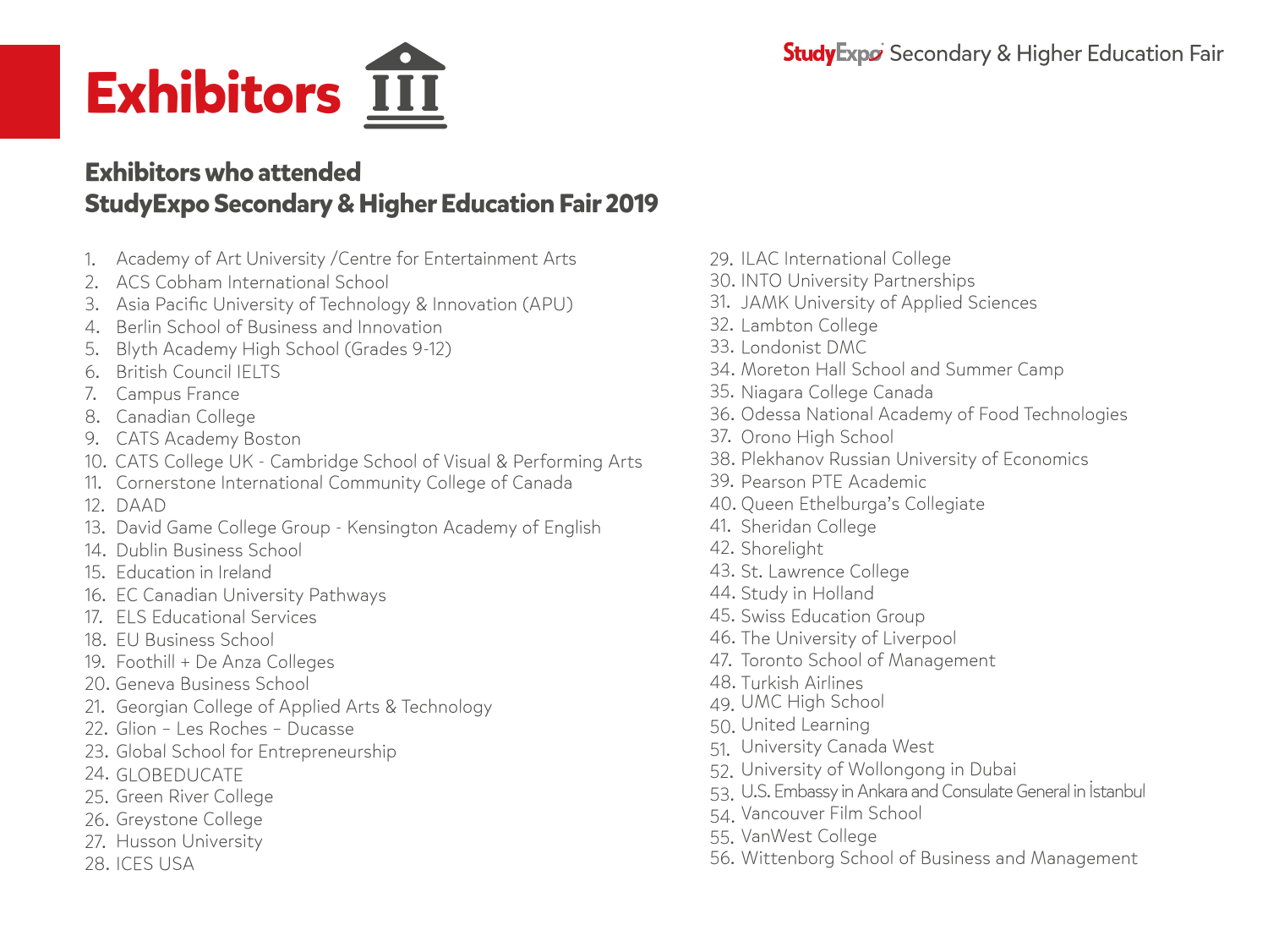# **Our Sponsors**

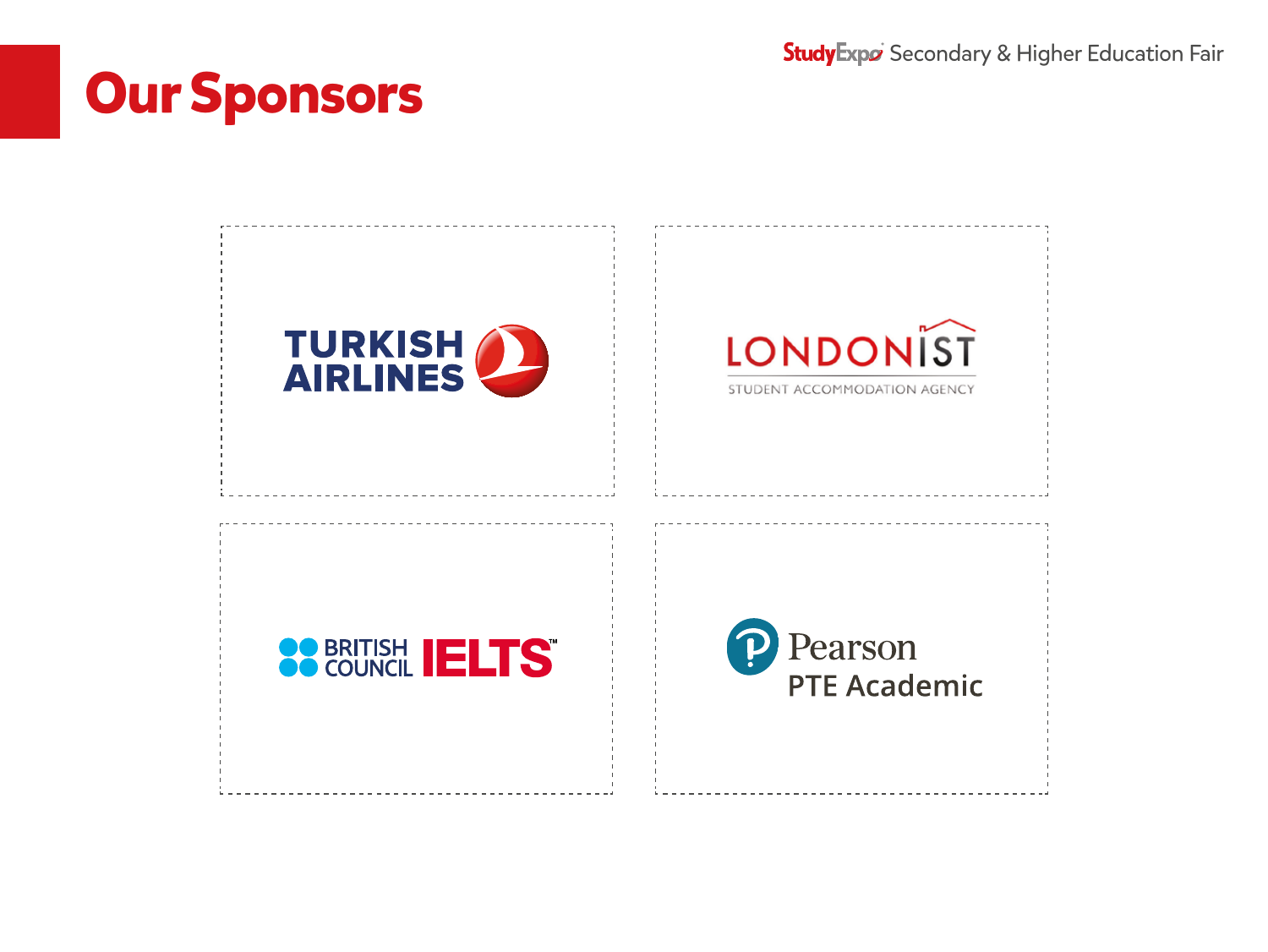